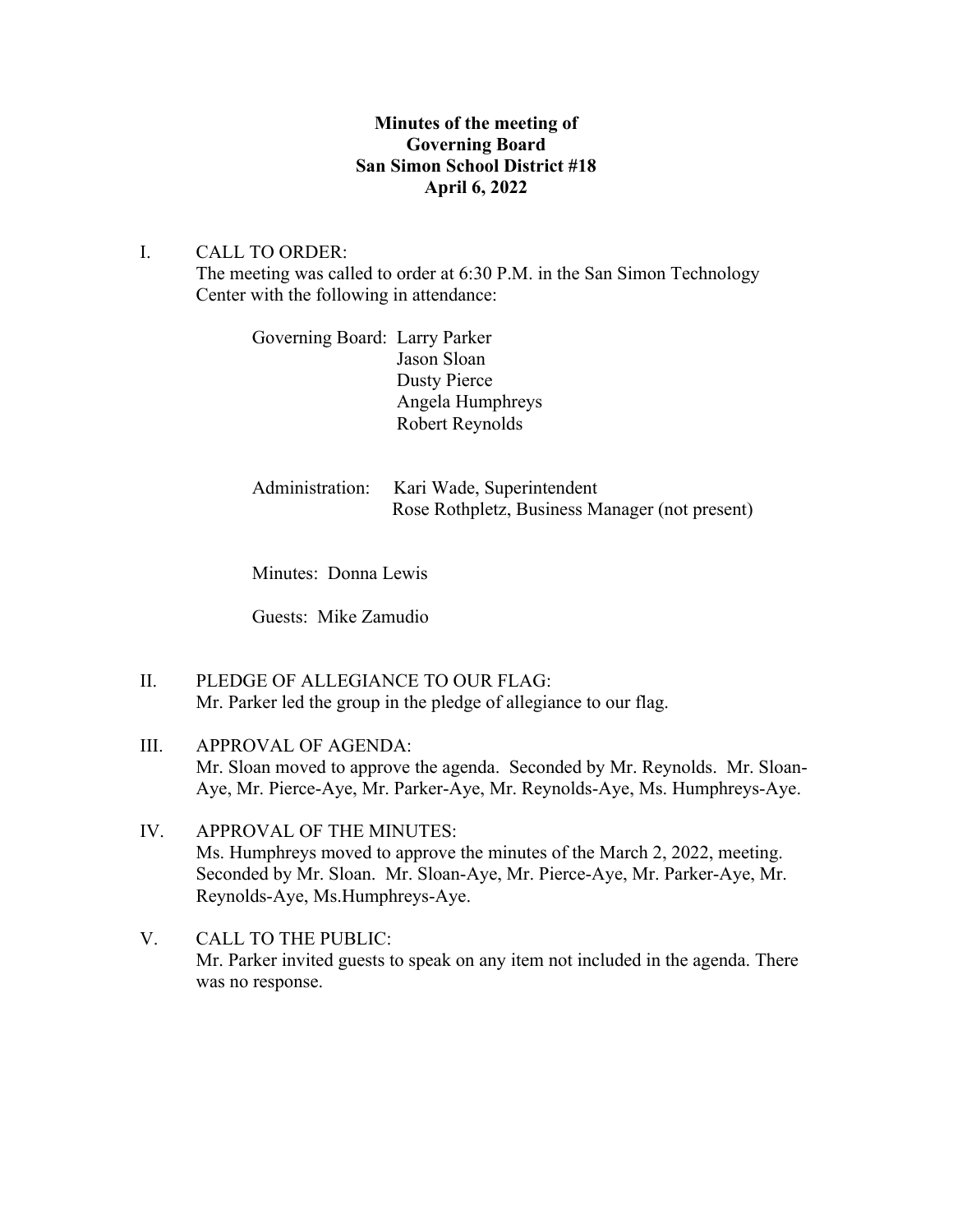#### VI. REPORTS:

- 6a. Mrs. Wade's report included junior high track has started. They went to a practice meet in Thatcher & attended a meet in Morenci. They will travel to Bonita tomorrow. The Red Cross Blood Drive was successful. They were able to collect 17 pints of blood. The seniors will be leaving for their trip in two weeks. The School Facilities Board, engineering firm, came and assessed the needed repairs to the buildings, walkways, plumbing, windows, etc. We should find out tomorrow if SFB approved the pump on the elementary playground. The prom will be held on Friday. Mrs. Fierro has been decluttering the storage trailer and took items to Safford for the auction on Saturday. The new school bus will be here the beginning of May.
- 6b. Mrs. Wade gave the Business Manager's report on behalf of Mrs. Rothpletz. There were no changes to the monthly budget. The budget revision will be on next month's agenda. The student activities report included: Seniorsreservations and ticket purchases, Juniors-purchases for prom, ticket sales, Sophomores-jerky sales, & FFA -hotel and entry fees for the heifer jackpot show. The district master calendar proposed change to moving spring break to March 13-16.

## VII. ACTION ITEMS:

- 7a. Ms. Humphreys moved to approve changes to the district master calendar for FY2022-2023. Seconded by Mr. Reynolds. Mr. Sloan-Aye, Mr. Pierce- Aye, Mr. Parker-Aye, Mr. Reynolds-Aye, Ms. Humphreys-Aye.
- 7b. Mr. Zamudio and the board discussed the Raptor LLC agreement. Mr. Sloan moved to approve the agreement with Raptor LLC. Seconded by Ms. Humphreys. Mr. Sloan-Aye, Mr. Pierce-Aye, Mr. Parker-Aye, Mr. Reynolds- Aye, Ms. Humphreys-Aye.
- 7c. Mr. Sloan moved to approve the amended extra duty stipend list FY22. Seconded by Mr. Pierce. Mr. Sloan-Aye, Mr. Pierce-Aye, Mr. Parker-Aye, Mr. Reynolds-Aye, Ms. Humphreys-Aye.
- 7d. Mr. Sloan moved approve the adult price increase for paid meals as recommended by the National School Lunch Program. Seconded by Ms. Humphreys. Mr. Sloan-Aye, Mr. Pierce-Aye, Mr. Parker-Aye, Mr. Reynolds-Aye, Ms. Humphreys-Aye.
- 7e. Ms. Humphreys moved to approve the asset disposal list as presented and auction. Seconded by Mr. Sloan. Mr. Sloan-Aye, Mr. Pierce-Aye, Mr. Parker-Aye, Mr. Reynolds-Aye, Ms. Humphreys-Aye.